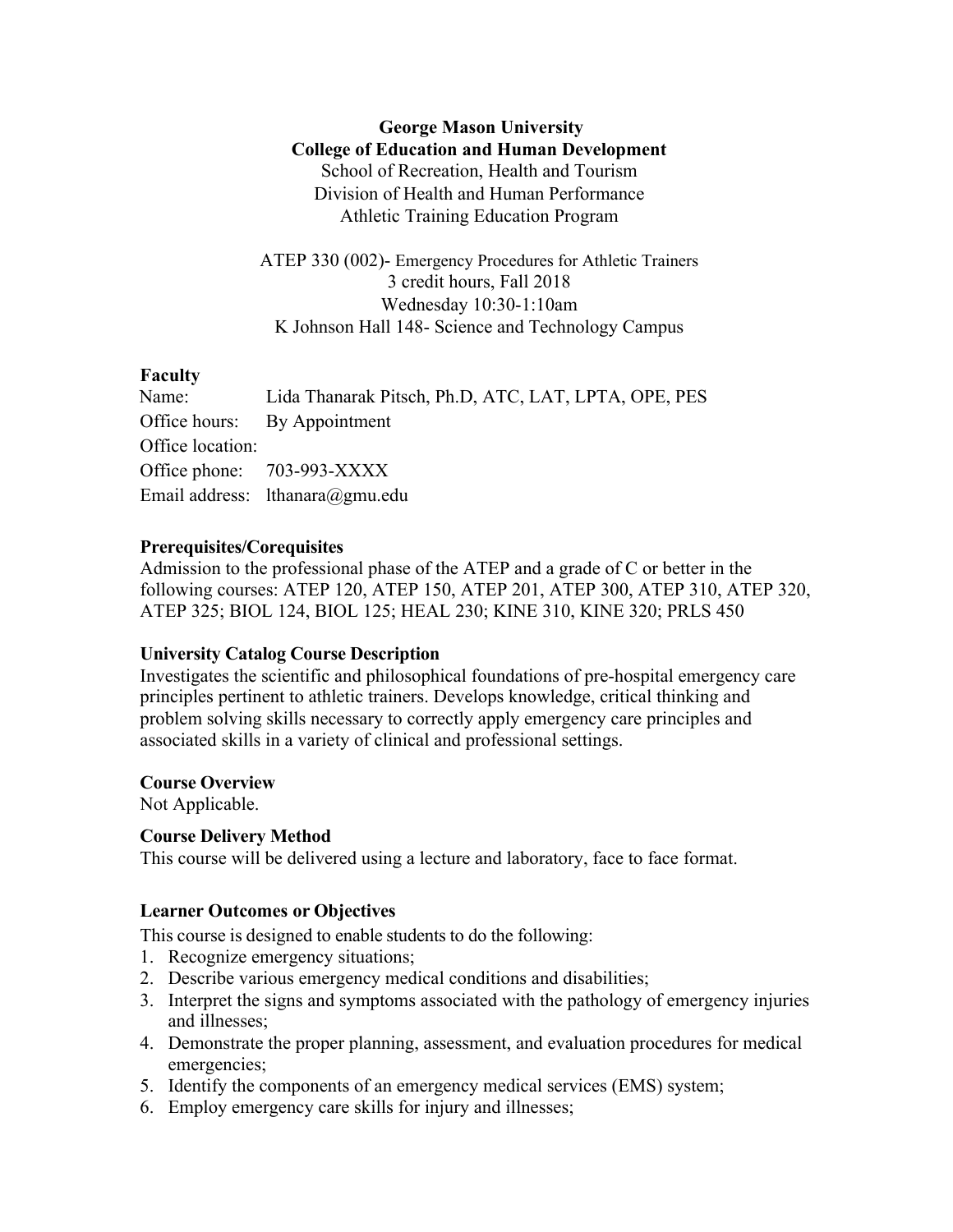- 7. Demonstrate the ability to select and utilize appropriate emergency medical equipment; and
- 8. Triage emergency medical conditions and determine appropriate interventions and/or medical referral.

## **Professional Standards**

The course meets Commission on Accreditation of Athletic Training Education (CAATE) competencies and proficiencies in one or more of the following content areas: evidencebased practice, prevention and health promotion, clinical examination and diagnosis, acute care of injury and illness, therapeutic interventions, psychosocial strategies and referral, healthcare administration, professional development and responsibility.

## **Required Texts**

Miller, Berry. (2011). *Emergency Response Management for Athletic Trainers*, 1st ed. Lippincott Williams & Wilkins, Philadelphia.

## **Course Performance Evaluation**

Students are expected to submit all assignments on time in the manner outlined by the instructor. Students will be evaluated on content standards (knowledge gained) and performance (demonstration of the content). Content standards will be assessed via written quizzes and exams. Performance will be assessed through completion of class activities.

## • **Emergency Skills Assessment**

Students will be required to perform two patient assessments, which is the practical portion of the student's cognitive and psychomotor competencies. All assessments are cumulative.

## • **Written Examinations**

Three written exams will consist of written and practical portions assessing students' cognitive competencies.

## • **Comprehensive Skills Examinations**

A final comprehensive skills examination will be given at the end of the semester, assessing the cumulative competencies instructed during the semester into a team oriented case scenario. Students will be assessed individually and as a team member. In addition, each individual student will be required to write a SOAP note of the their specific case scenario prior to leaving the lab.

## • **Attendance**

Attendance is physically being present in class. That encompasses arriving prior to the start of class and leaving when the class concludes. Arriving late or leaving early will impact the attendance points.

## • **Course Performance Evaluation Weighting**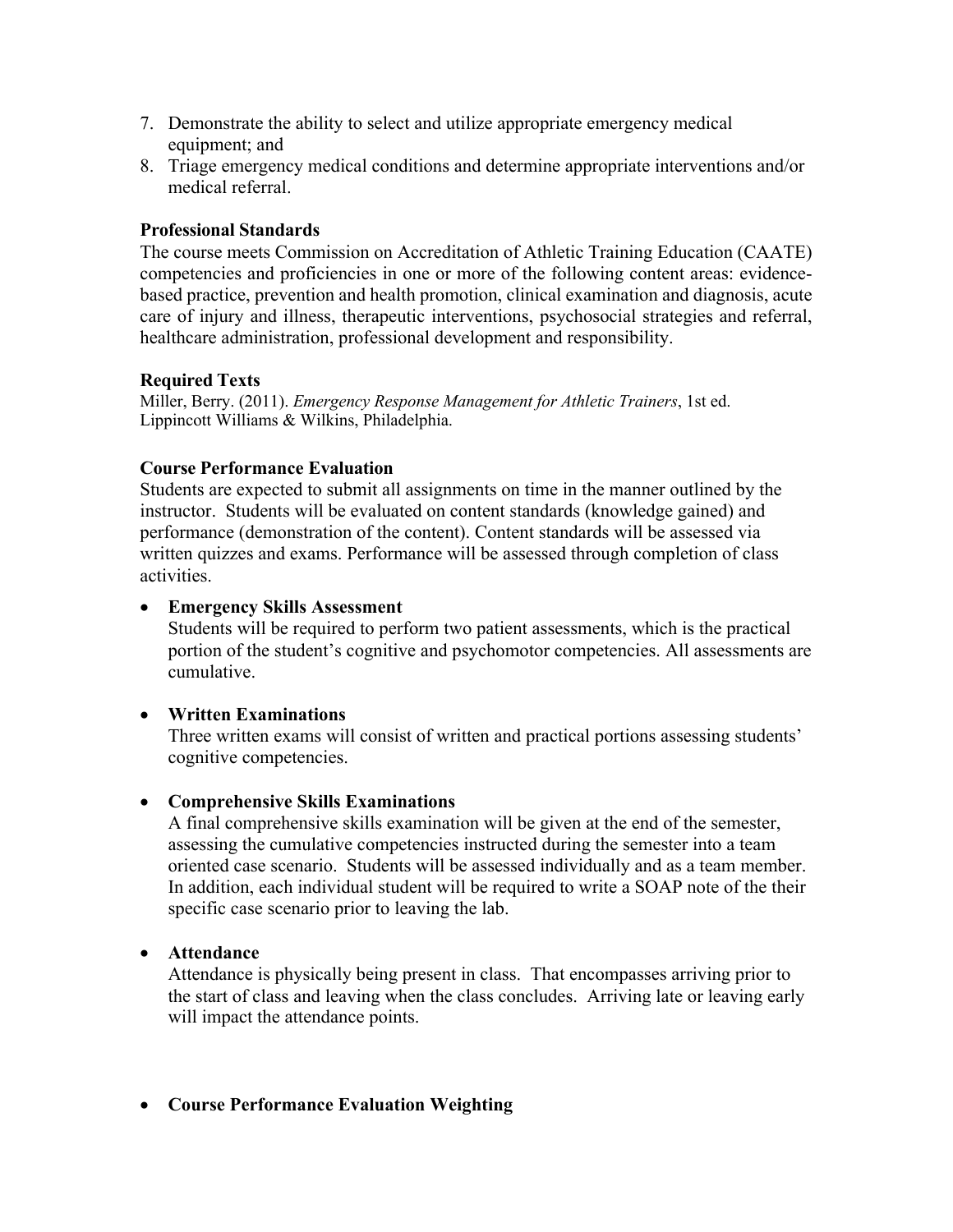The student's final letter grade will be earned based on the following scale:

| <b>ASSESSMENT METHOD</b>           | <b>NUMBER</b> | <b>POINTS EACH</b> | POINTS TOTAL |
|------------------------------------|---------------|--------------------|--------------|
| <b>Emergency Skills Assessment</b> |               |                    | 300          |
| Written Examinations               |               | 100                | 400          |
| Comprehensive Skills Assessment    |               | 200                | 200          |
| <b>Weekly Assignments</b>          |               |                    | 150          |
| TOTAL                              |               |                    | 1050         |

- A: (93%)
- A-:  $(90\%)$ B+: (87%)
- B: (83%)
- B-:  $(80\%)$
- $C^{+}$ : (77%)
- $C: (73%)$
- C-:  $(70%)$
- D: (63%)
- $F: < 63\%$

# **Professional Dispositions**

Students are expected to exhibit professional behaviors and dispositions at alltimes. It is critical each student conduct themselves in an appropriate manner and decorum fitting of a health care provider. Making light of injuries, conditions, or illnesses that is not respectful to the class, instructor, or patient study will not be tolerated. Submission of documents or assignments should not include personal information and comply with Health Insurance Portability & Accountability Act (HIPPA) regulations.

# **Core Values Commitment**

The College of Education and Human Development is committed to collaboration, ethical leadership, innovation, research-based practice, and social justice. Students are expected to adhere to these principles: http://cehd.gmu.edu/values/.

# **GMU Policies and Resources for Students**

# *Policies*

- Students must adhere to the guidelines of the Mason Honor Code (see http://oai.gmu.edu/the-mason-honor-code/).
- Students must follow the university policy for Responsible Use of Computing (see http://universitypolicy.gmu.edu/policies/responsible-use-of-computing/).
- Students are responsible for the content of university communications sent to their Mason email account and are required to activate their account and check it regularly. All communication from the university, college, school, and program will be sent to students **solely** through their Mason email account.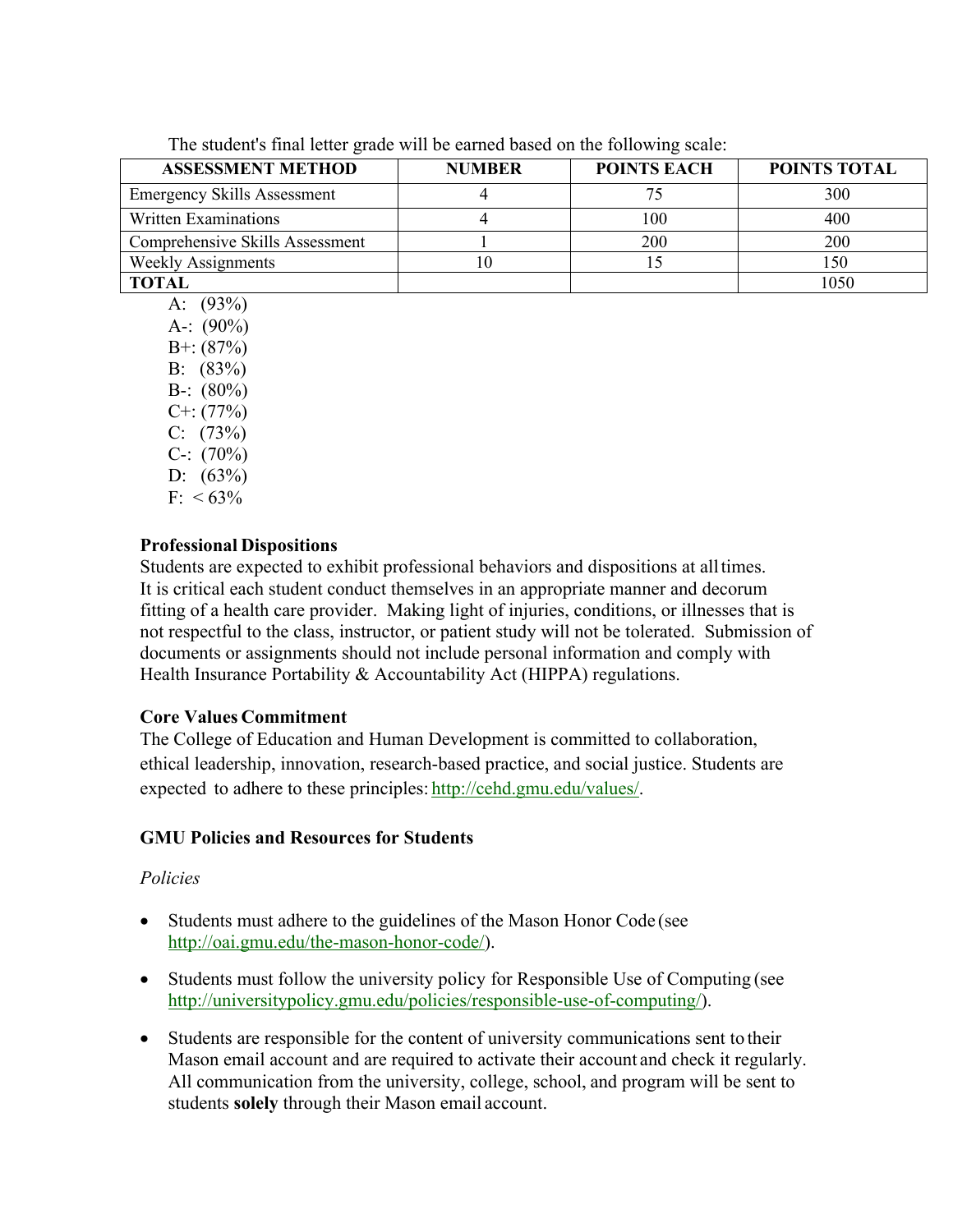- Students with disabilities who seek accommodations in a course must be registered with George Mason University Disability Services. Approved accommodations will begin at the time the written letter from Disability Services is received by the instructor (seehttp://ods.gmu.edu/).
- Students must follow the university policy stating that all sound emitting devices shall be silenced during class unless otherwise authorized by the instructor.

## *Campus Resources*

- Support for submission of assignments to Tk20 should be directed to tk20help@gmu.edu or https://cehd.gmu.edu/api/tk20. Questions or concerns regarding use of Blackboard should be directed to http://coursessupport.gmu.edu/.
- The George Mason University Writing Center staff provides a variety of resources and services (e.g., tutoring, workshops, writing guides, handbooks) intended to support students as they work to construct and share knowledge through writing (see http://writingcenter.gmu.edu/).
- The George Mason University Counseling and Psychological Services (CAPS) staff consists of professional counseling and clinical psychologists, social workers, and counselors who offer a wide range of services (e.g., individual and group counseling, workshops and outreach programs) to enhance students' personal experience and academic performance (see http://caps.gmu.edu/).
- The George Mason University Office of Student Support staff helps students negotiate life situations by connecting them with appropriate campus and offcampus resources. Students in need of these services may contact the office by phone (703-993-5376). Concerned students, faculty and staff may also make a referral to express concern for the safety or well-being of a Mason student or the community by going to http://studentsupport.gmu.edu/, and the OSS staff will follow up with the student.

# **For additional information on the College of Education and Human Development, please visit our website https://cehd.gmu.edu/.**

## **Class Schedule**

|                 | DAY DATE COURSE TOPIC<br><b>CHAPTERS</b>                                   |  |
|-----------------|----------------------------------------------------------------------------|--|
| Mon             | 08/26 The Certified Athletic Trainer and Emergency Medical Services:       |  |
|                 | <b>Understanding Roles and Responsibilities</b>                            |  |
|                 | Primary, Secondary, & Ongoing Assessments                                  |  |
| WK <sub>1</sub> | F2F: Introduction to the class, EMS, chain of survival, ATC role, primary, |  |
|                 | secondary, ongoing assessment, & (tertiary assessments), LOC, AVUP, ABC,   |  |
|                 | <b>DCAP-BTLS, OPORST</b>                                                   |  |
| Mon             | <b>LABOR DAY - NO CLASS</b>                                                |  |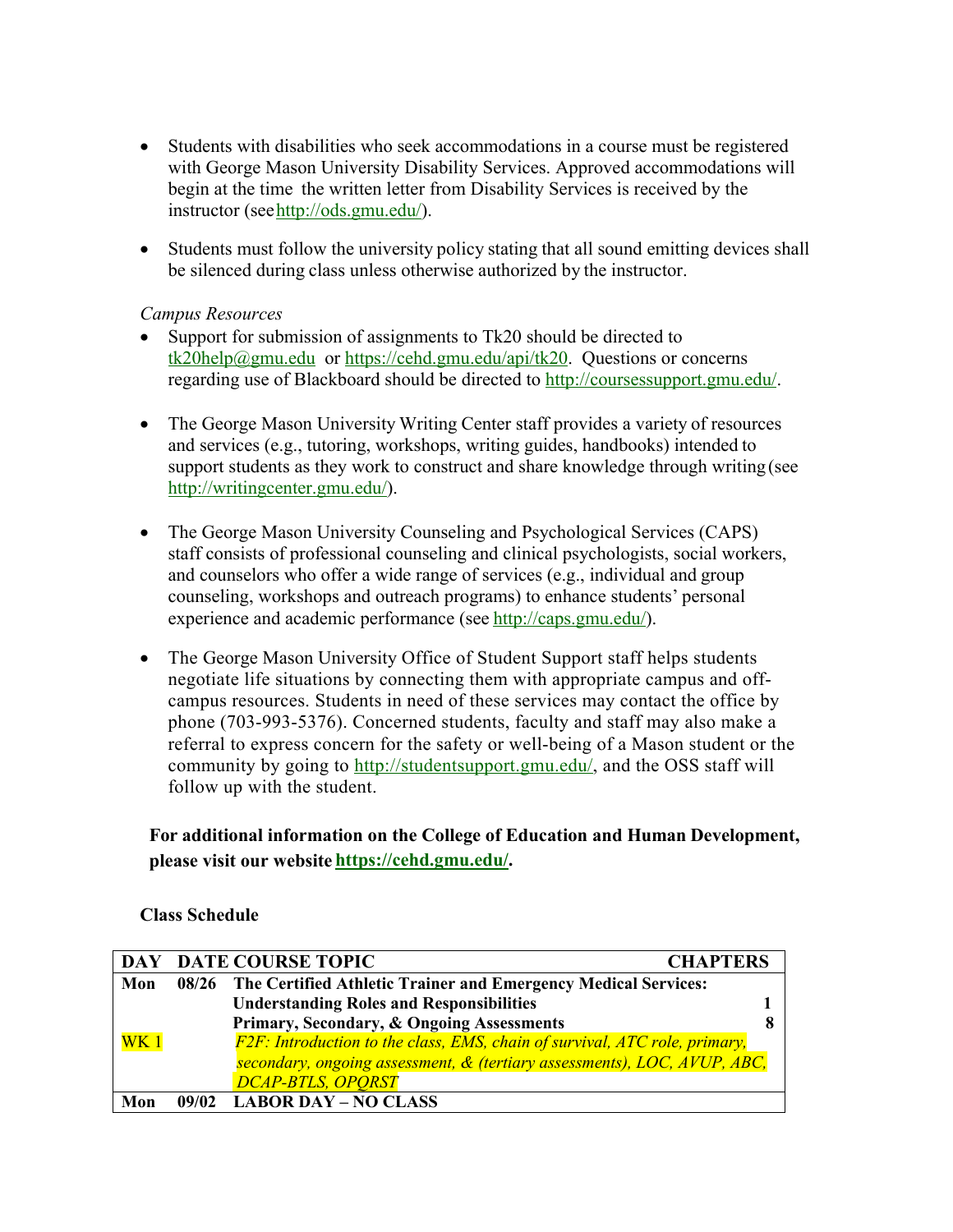| $\overline{\text{WK 2}}$ |       |                                                                                      |    |
|--------------------------|-------|--------------------------------------------------------------------------------------|----|
| Mon                      | 09/09 | <b>Assessments of Vital Signs</b>                                                    | 9  |
| WK3                      |       | F2F: BP, P, RR, capillary refill, skin assessment, & pupils, temperature (oral,      |    |
|                          |       | ear, & rectum), ear (otoscope)                                                       |    |
| <b>Mon</b>               | 09/23 | TEST #1 Chapters 1, 8, $& 9$                                                         |    |
| <b>WK4</b>               |       | <b>SKILLS ASSESSMENT TEST #1</b>                                                     |    |
| Mon                      | 09/30 | <b>Recognition and Management of Breathing Emergencies</b>                           | 10 |
|                          |       | <b>Adjunct Breathing Devices and Supplemental Oxygen Therapy</b>                     | 11 |
| WK <sub>5</sub>          |       | F2F: Lung sounds, oxygen (adjunct airways), inhalers                                 |    |
| <b>Mon</b>               | 10/07 | TEST #2 Chapters 10 & 11                                                             |    |
| <b>WK6</b>               |       | <b>SKILLS ASSESSMENT #2</b>                                                          |    |
| Tue                      | 10/15 | <b>Recognition and management of Cardiac Emergencies</b>                             | 12 |
|                          |       | Recognition and management of hypoperfusion                                          | 13 |
|                          |       | <b>General Medical /Sudden Illness</b>                                               | 19 |
|                          |       | <b>Allergic Reactions &amp; Poisons</b>                                              | 20 |
| WK <sub>7</sub>          |       | F2F: Medical emergency, rhabdomyolysis, shock, urinalysis, epi-pen, glucose          |    |
|                          |       | monitoring/administration, diabetes                                                  |    |
| Mon                      | 10/21 | <b>Environmental Emergencies</b>                                                     | 18 |
| $\overline{\text{WK }8}$ |       | <b>F2F: Taco Method, emersion (POOL)</b>                                             |    |
| <b>Mon</b>               | 10/28 | TEST #3 Chapters 12, 13, 18, 19, & 20                                                |    |
| <b>WK9</b>               |       | <b>SKILLS ASSESSMENT #3</b>                                                          |    |
| Mon                      | 11/04 | <b>Recognition and Management of Soft Tissue Injuries</b>                            | 14 |
| <b>WK 10</b>             |       | <b>F2F: Trauma, bleeding control/tourniquet (FRUIT LAB)</b>                          |    |
| Mon                      | 11/11 | <b>Recognition &amp; Management of Skeletal Injuries</b>                             | 15 |
|                          |       | Immobilization Technique for Extremities, Thoracic, & Pelvis Injuries 16             |    |
| WK 11                    |       | $F2F$ : Bone injuries, types of splints, immobilization, splinting, sling $\&$ swath |    |
| Mon                      |       | 11/18 Recognition & Management of Head & Spine                                       | 17 |
| <b>WK 12</b>             |       | $F2F$ : Cervical splints, backboard, equipment removal, face mask, helmet $\&$       |    |
|                          |       | pads                                                                                 |    |
| Mon                      | 11/25 | Recognition & Management of Head & Spine Injuries                                    | 17 |
| <b>WK13</b>              |       | F2F: spinal immobilization backboard & transport                                     |    |
| Mon                      | 11/27 | Recognition & Management of Skeletal Injuries                                        | 17 |
| <b>WK 14</b>             |       | <b>F2F</b> : spinal Immobilization backboard & transport                             |    |
| <b>Mon</b>               |       | 12/02 TEST #4 Chapters 14, 15, 16, & 17                                              |    |
| <b>WK15</b>              |       | <b>SKILLS ASSESSMENT #4</b>                                                          |    |
| <b>Mon</b>               | 12/16 | <b>GROUP COMPREHENSIVE SKILLS ASSESSMENT ONLY</b>                                    |    |
| <b>WK16</b>              |       | 10:30-1:15am                                                                         |    |

Note: Faculty reserves the right to alter the schedule as necessary, with notification to students.

### **Attendance**

Students are expected to be on time, attend all class meetings and be prepared for in class assignments and projects. Excused absences include the following: illness (must bring a receipt or note from a doctor), family death, athletic/academic event (contact instructor in advance), and others at the discretion of the instructor. For known upcoming absences, students must contact the instructor at least one week in advance of the missed class to make up work. In the case of illness or some other unforeseen absence, the student must contact the instructor before the course meeting via e-mail or telephone. At the next attended class meeting the student will discuss material that is